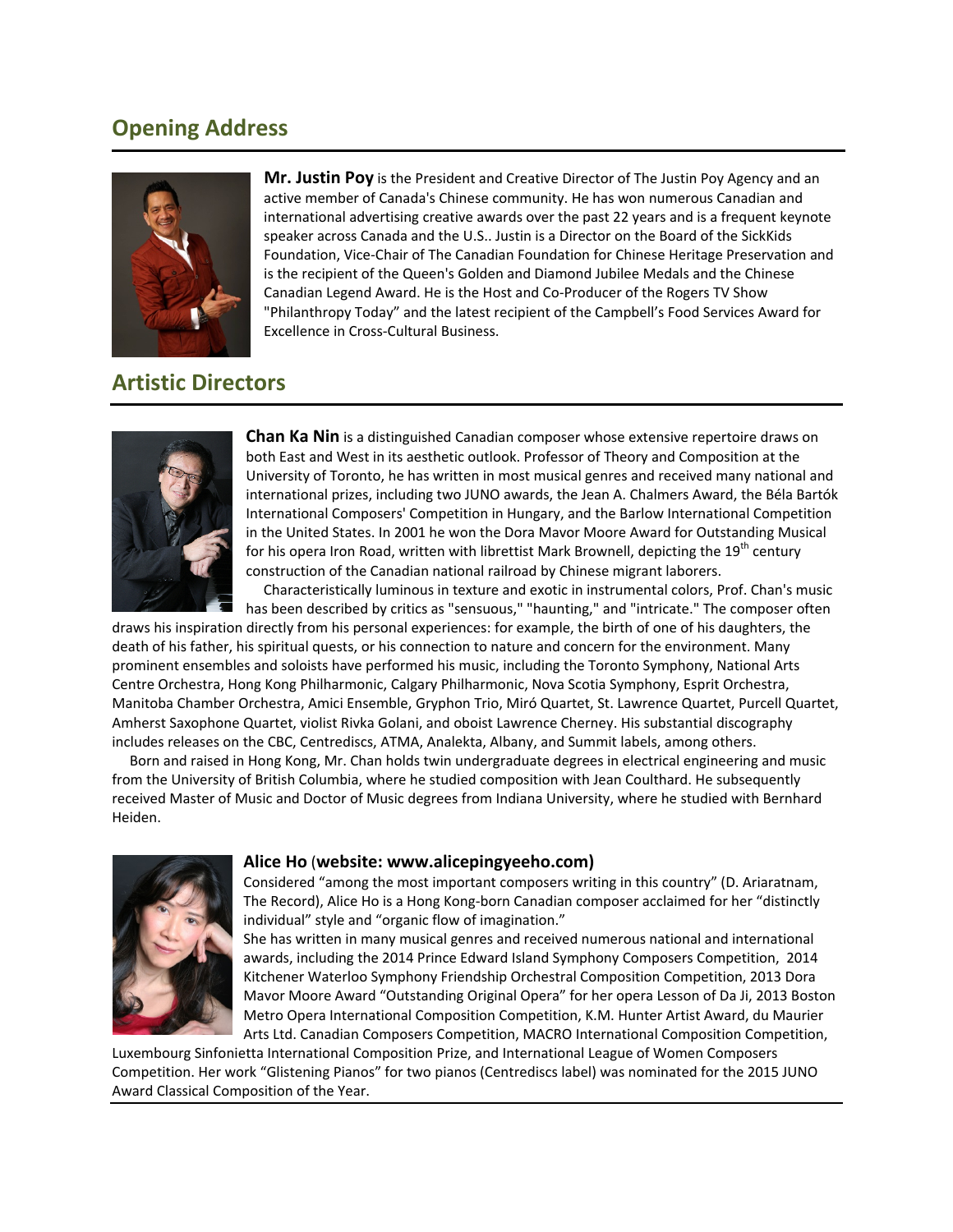Often featured at national and international new music festivals such as ISCM World Music Days, Ottawa Chamberfest, Denmark's CRUSH New Music Festival, Asian Music Week in Japan, etc.; her works have also been performed by many major ensembles and soloists including China National Symphony, Polish Radio Choir, Finnish Lapland Chamber Orchestra, Esprit Orchestra, the Toronto, Vancouver, Winnipeg, Victoria, and Windsor Symphonies, Amsterdam's Neuw Ensemble, Penderecki String Quartet, Toronto's New Music Concerts, Continuum New Music, percussionists Sumire Yoshihara and Beverley Johnston, violist Rivka Golani, and St. John's Duo Concertante. Her discography includes releases on the Centrediscs, Blue Griffin, Electra and Phoenix labels.

 Ms. Ho holds a Bachelor of Music degree in composition with high distinction from Indiana University and a Master of Music degree in composition from the University of Toronto. Her teachers have included John Eaton (USA), Brian Ferneyhough (Germany), and John Beckwith (Canada).

## **Performers** *(in alphabetical order by last name)*



#### **Mark Brownell**

Mark is a Toronto‐based playwright, librettist and co‐artistic director of the Pea Green Theatre Group with his wife and partner Sue Miner.

 Awards: Nominated for a Governor General's Literary Award for his play, Monsieur d'Eon. He also received a Dora Mavor Moore Award for his *libretto Iron Road* (with composer Chan Ka Nin) and a Dora Mavor Moore Award Nomination for *Medici Slot Machine*. In 2010 he was also the recipient of the

infamous Harold Indie Theatre Award.

 Other award‐winning work includes *Three Men in a Boat* (TATA Lit Fest Mumbai/Next Stage Theatre Festival/Globus Theatre), *Harmonious Interest* (Victoria Symphony), *War of the Clowns* (Factory Theatre / Festival of Clowns), *The Barbeque King* (Globus, Port Stanley Playhouse), *The Martha Stewart Projects* (Buddies in Bad Times), *Playballs* (Solar Stage, Lunchbox Theatre), *High Sticking ‐ Three Period Plays* (Lunchbox Theatre, Toronto and Edmonton Fringes), *The Chevalier St. George* (Tafelmusik), *The Storyteller's Bag* (Mississauga Chamber Ensemble) and *The Weaving Maiden* (Soundstreams).



## **Vania Chan**

Lyric Coloratura Soprano Vania Lizbeth Chan made her Carnegie Hall debut in Weill Recital Hall, winning first prize in the Barry Alexander International Competition, New York. She premiered the role of the *Light Moon* in the Dora Award winning opera *"The Lesson of Da Ji"* (Toronto Masque Theatre). Vania sang in the recording of this opera, which was released by Centre Discs and Naxos.

 **Roles:** *Madame Herz* in "*The Impresario"*, *Diane* in *"Hippolyte et Aricie"* (VOICEBOX: OIC), *Princess Mi* in "*The Land of Smiles*" (TOT), the *Ad Exec* in *"Airline Icarus"* (Soundstreams), *Cleopatra* in "*Giulio Cesare"* (HSOF), *Zerbinetta* in *"Ariadne auf Naxos"* (SOLT) She has performed with several companies in the US and Canada. She made her European debut

through the "Elysium Between Two Continents: International Summer Academy", in Bernried, Germany. Vania was the winner of the "City of Brandon Award" at the 2008 Eckhardt Gramatté Vocal Competition, for her interpretation of the commissioned cycle, Jocelyn Morlock's *Involuntary Love Songs*, which was broadcast by the Canadian Broadcasting Company. Vania received her M.M. in Classical Voice from the Manhattan School of Music, New York.

**Upcoming:** Performing in Purcell's "*The Fairy Queen*" with Toronto Masque, "*Paris on Broadway*" with Toronto Operetta Theatre, and the role of *Atalanta* Handel's "*Xerxes*" with New York Opera Forum. www.vaniachan.com

#### **Irvin Chow – Dancer**

Irvin Chow began dancing at the Ontario School of Ballet in Toronto and has graduated with a BFA in Dance from York University. He has trained both in Canada and internationally in various dance techniques including ballet, modern, contemporary and contact improvisation. Irvin has also worked for some of Canada's most prominent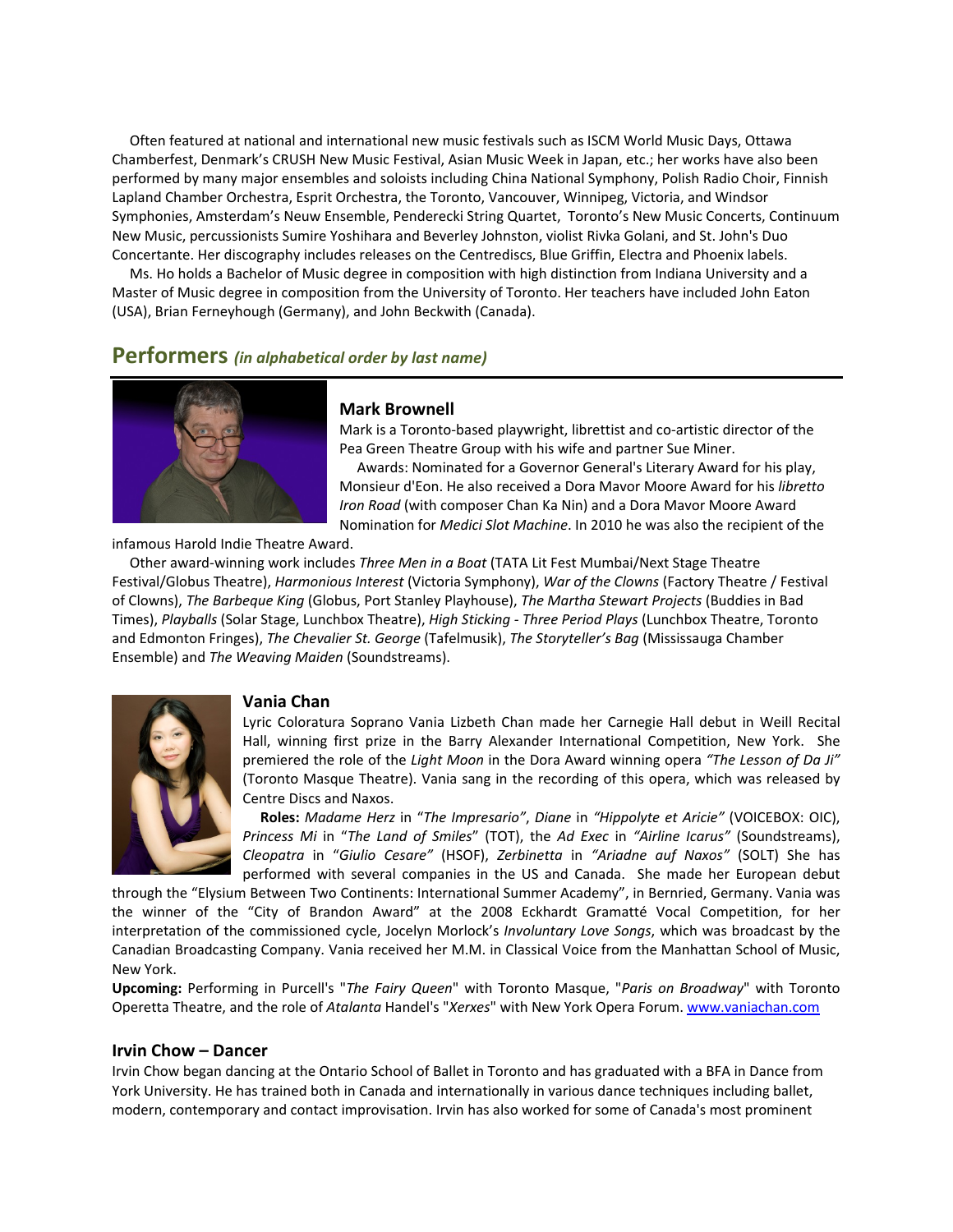choreographers: Sylvie Bouchard, David Earle, Julia Sasso, Santee Smith and William Yong. Recently he has been dancing regularly for the up and coming choreographers Jasmyn Fyffe and Angela Blumberg, for whom he has performed throughout North America.

## **Mairéad Filgate – Dancer**

Mairéad Filgate is a Toronto‐based dance artist and graduate of the Etobicoke School of the Arts and the School of Toronto Dance Theatre. She has performed the work of Danny Grossman as a member of the company (2003– 2008), Trisha Brown, Tino Sehgal, Bill Coleman, Barb Lindenberg and Kaeja d'Dance, among others. She collaborates regularly with Public Recordings, BoucharDanse, tiger princess dance projects and Dusk Dances. Mairéad creates collaboratively with the Throwdown Collective with whom she won an Audience Choice Award at the dance: made in canada/fait au canada Festival in August 2013. She makes regular sojourns to New York City to study the work of Trisha Brown.

#### **Luke Garwood ‐ Dancer**

Luke Garwood trained at l'Ecole Superieure de Danse du Quebec, Canada's National Ballet School and The Hamburg Ballet School. He has performed with Banff Festival Ballet, Toronto Dance Theatre, ProArteDanza, Typecast Dance Company, Signal Theatre and Coleman Lemieux and Company. Independently, Luke has collaborated with choreographers such as Valerie Calam, D.A. Hoskins, Allison Cummings, Tina Fushell, Susie Burpee, Ame Henderson, Heidi Strauss and Christoph Winkler. As a creator and student of OCADU's Digital Futures program, Garwood has garnered recognition for merging dance with other mediums – this includes receiving the 2013 Soulpepper Multidisciplinary Dance Award and developing an app based, augmented reality piece entitled Ephemeral.



#### **Gauri Guha**

Gauri Guha is an established and highly acclaimed professional North Indian classical vocalist and recipient of many grants from the Shastri Indo‐Canadian Institute, the Ontario Arts Council and the Canada Council. She has eight albums to her credit.

 She is a senior disciple of Pandit A. Kanan and Mrs. Malabika Kanan. Currently, Gauri is studying music under the guidance of Pandit Ajoy Chakraborty. She achieved first class in Sangit Visharad (Bachelor in Music) degree from Bhatkhande Sangit Vidyapith in Lucknow, India. For the last 30 years, Gauri has performed internationally in many prestigious conferences and concerts and had been interviewed in the television, radio

and print media in India, Canada, United States and the Caribbean Islands. In 1977, Gauri was sent by the Indian Council for Cultural Relations to the Cultural Centre, Guyana, South America, as a Cultural Officer/Music Teacher for three years. During that period, Gauri travelled extensively in Guyana, Trinidad, Barbados, Jamaica, Suriname and Venezuela.

 Gauri is a regular teacher at the Sangit Academy, Brussels, Belgium. In December 2006, she sang in a movie called "The Hindu Tomb" at Lille Festival, France. A CD was released during the festival. In July 2007, Gauri taught Indian music at a seminar in Neufchateau, Belgium, which is the biggest dance and music seminar of Europe. From 1997 to 2003, Gauri taught workshops and served as a board member of the Worlds of Music Toronto (WOMT) organization. Gauri has also taught music classes at M‐DO, the Toronto Tabla Ensemble. Gauri also served on the panels of judges for Indo‐Canadian Idol and Toronto Sanskriti Sanstha (TSS) musical competitions. In September 2007, she delivered a speech in "Spirituality in Music" and performed at the Toronto International Indo‐Jazz Festival. Gauri is on the evaluation committee of the Shastri Indo-Canadian Institute, Calgary, Alberta. She has received felicitations from the Federation of Bangladeshi Association of North America (FOBANA), the Association of Women of India in Canada (AWIC) and BAPS‐Swaminarayan Temple Ladies Group for her contributions in the field of music in Canada. In spite of Gauri's serious passion and total commitment towards music, she holds a Master degree in Literature, Business Management degree and a full‐time senior management position in Scotiabank. Gauri is one of the registered members of the Speakers' Bureau of Dominion Institute Passages to Canada and regularly delivers motivational speeches in high and middle schools of the Toronto Board of Education.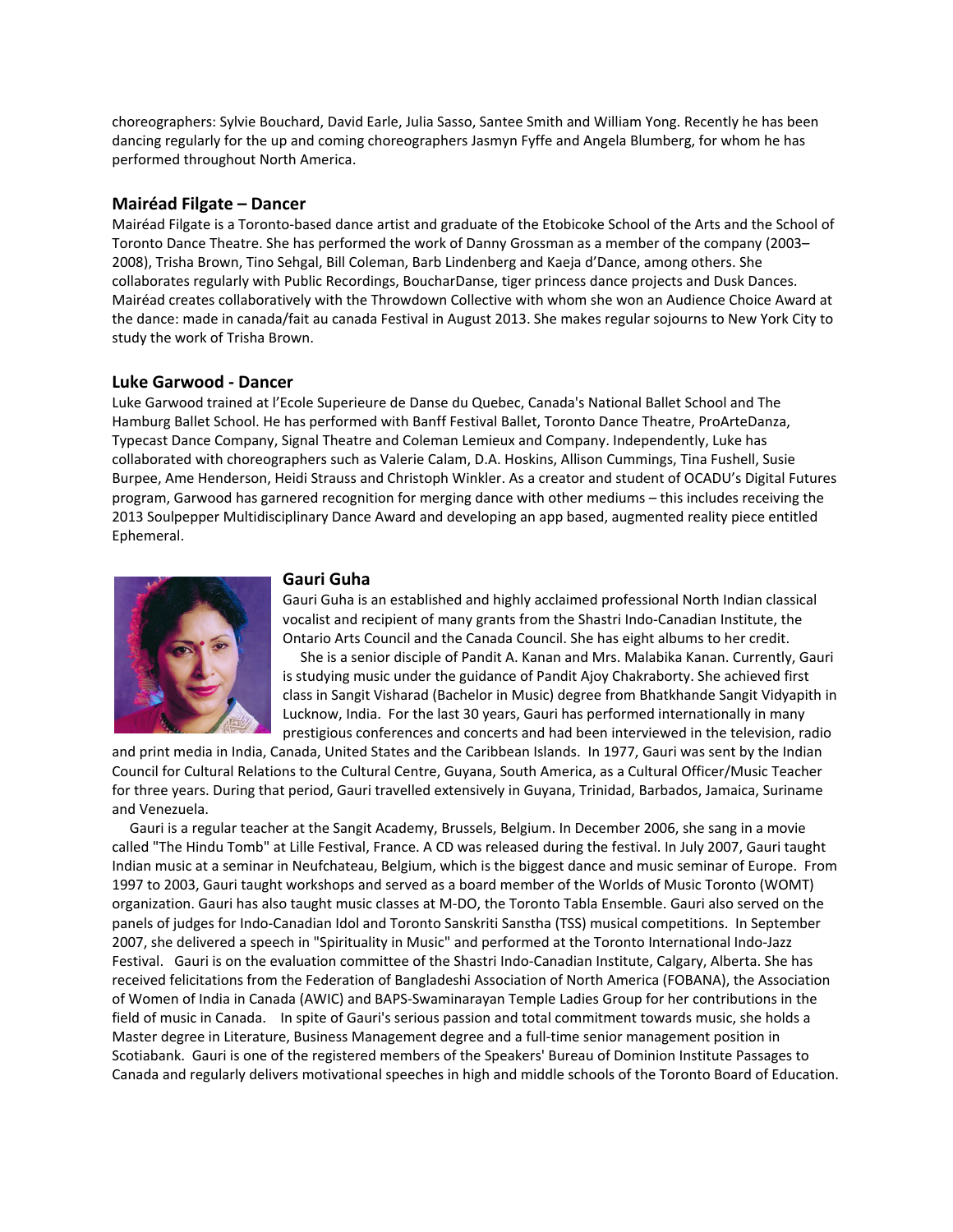She also delivered speeches at the Revenue Canada and University of Toronto in the occasion of Asian Heritage Month Festival. Recently, Gauri was a guest speaker at the Sales Rally of Scotiabank.



#### **Yiannis Kapoulas**

Multiple Award Winner, World Music & Multi‐Instrumentalist. Yiannis is a unique artist in the World-Instrumental, Musical Genre. Award-winning multiinstrumentalist, Yiannis Kapoulas is an artist that continues to break new ground with his infectious blend of ethno-fusion, World Instrumentals, a unique sound that runs the gamut of influences from Latin, Mediterranean, Middle Eastern, Jazz, Classical and Funk. Yiannis performs a multitude of exotic stringed instruments with agility, speed, precision and a passion that has been awing music fans at countless concerts, festivals and performances across Canada since his debut Canadian release of his debut self‐

titled CD in 2010. Yiannis has since released his sophomore CD titled *Mystic Journey* documenting his musical journey with his signature, exotic, international sounds and instruments. Yiannis features his two signature instruments, the Ethno III Electric and the Ethno III Acoustic on both his CDs. Experience Yiannis Kapoulas' music, instrumentation and musical journey at www.yktunes.com



#### **Ron Korb**

Flutist Ron Korb has been travelling and collecting indigenous woodwinds from Europe, Asia, and South America for years. His compositions are steeped in the diverse cultural traditions and experiences of his travels and his upbringing in Canada.

 After graduating from University of Toronto, he began composing for Hong Kong pop stars like Alan Tam, Roman Tam, and Yvonne Lau

with songs that reached Gold and Double Platinum sales. He has over thirty critically acclaimed releases and reissues in twenty countries on various record labels. The albums are on many top favourite lists and legendary singers in Asia have made cover versions of his music. He has toured extensively throughout Europe, Canada, The USA, Central America, Australia, Japan, Singapore, Thailand, Vietnam, Mainland China (Beijing, Shanghai, Guangzhou, Wuhan, Wuxi, Suzhou, Shenzhen, Hong Kong).

 Ron has given solo performances twice at The Smithsonian Institution in Washington DC. The Glastonbury Festival in England and also The National Theatre in Panama City, The Shanghai International Spring Music Festival, The Century Theatre in Beijing, World Art Stage in Edinburgh, Arnhem Cathedral in Holland and Expo 2005 in Nagoya and Madison Square Gardens in New York. He has also shared stages with Peter Gabriel, Jane Siberry, Tia Carrere, Liona Boyd, The Yardbirds, Olivia Newton John, Cesaria Evora and Dadawa. Ron has performed for Queen Elizabeth, Prime Minister of Canada, Princess Takamado of Japan, Princess Bopha Devi of Cambodia, and was featured on the World Youth Day recording for Pope John Paul.

 Ron was a featured soloist in The Lord of the Rings Symphony at Roy Thomson Hall and also played as a soloist a song he composed accompanied by the Toronto Symphony at the concert for the 2008 Olympic Bid. Ron has played on dozens of movie soundtracks by various composers. The films include Ang Lee's The Ice Storm and Ride with the Devil, Atom Egoyan's Exotica, Sweet Hereafter and Felicia's Journey, Mira Nair's Kama Sutra John Woo's Blackjack and the 3D IMAX film Space Station narrated by Tom Cruise. Other credits include The Snow Walker, Being Julia and Merchant/Ivory's The White Countess starring Ralph Fiennes, Vanessa and Lynn Redgrave. Last year Ron played on an Emmy winning episode of World Without End by Golden Globe and Academy Award winning composer Mychael Danna.

 Ron's last album Europa has won the Global Music Award for Excellence in Composition and Best Instrumental Solo performance, Album of the Year and Best Album Design. It was also a finalist at the 2013 International Acoustic Music Awards. Ron Korb represented Canada at the 2014 China Shanghai International Arts Festival's Canadian Culture Week along with the Royal Winnipeg Ballet and the Montreal Symphony. Ron's sold out concert at Shanghai Concert Hall was voted the audience choice by the fans. (www.ronkorb.com)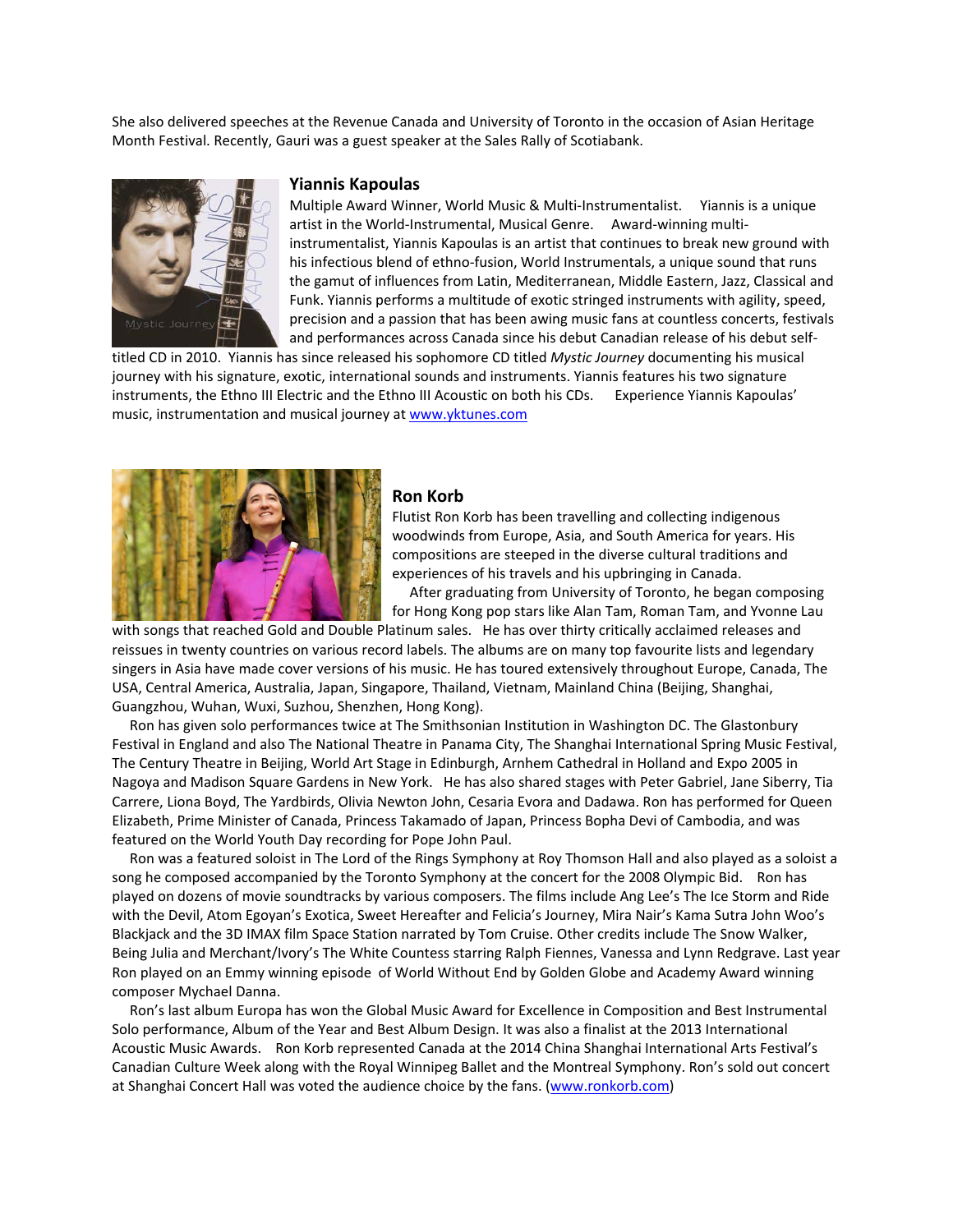

## **Chi‐Ping Lau**

Chi‐Ping Lau, a choreographer, dancer and dance educator, is the founder and Artistic Director of Chi‐Ping Dance Group. She is a graduate of the Laban Centre, University of London, and is a member of the Imperial Society of Teachers of Dancing, the Canadian Alliance of Dance Artists, the Canadian Dance Teachers' Association and a former director of Community Folk Art Council of Metro Toronto. Chi‐Ping studied Chinese dance under the renowned dance artist, Sai‐Fun Ng, and ballet and national folk dances under Stephen Kwok and Pearl Chan. While in Hong

Kong, Chi‐Ping taught dance instructors and instructed in dance programmes at universities. She also had been invited to participate in special training workshops and conferences for overseas Chinese dance professionals offered by the Ministry of Cultural of China since 1993.



**The Chi‐Ping Dance Group** is a non‐profit organization founded in 1984. Chi-Ping dancers have been involved in multicultural festivals and government ceremonies in Canada and abroad. Chi‐Ping elite dancers represented Canada in the International Folklore Festival in Mexico in August 2000. They were also selected to participate in the Root‐Seeking Summer Camp 2002 by the Foreign Affairs Department of China.

 In 2004, Chi‐Ping dancers had been invited to perform in Macau, Hong Kong and Zhong Shan, China. They received tremendous great comments. The Chi‐Ping dancers won countless awards for its excellent choreography and performances in national and North American dance

competitions. Municipal and provincial authorities have recognized the members of Chi‐Ping Dance Group for their outstanding volunteering achievements and participations in numerous fundraising events for several charitable organizations. The Chi‐Ping Dance Group has also hosted numerous successful gala shows and was cited as only one Cultural Group of the Year 2000 by the City of Toronto.



## **Xiaoqiu Lin**

An excellent Erhu performer, learnt Erhu / music at age of 5 and obtained unique and necessary yet valuable performing skills from various famous Erhu players, especially from Erhu Master performer Huifen Min who taught and took her as one of her few well‐ selected students. After graduation as a Bachelor of Arts from Shanghai Conservatory of Music majoring Erhu, she had been being employed by Shanghai Folk Philharmonic Orchestra for more than 20 years and later seated as vice or chief Erhu performer in the Orchestra. During this 20 years, she performed with the Orchestra for variety of important events such as two times in Vienna's Grand Golden Hall to celebrate new years, performance trip in Germany, Belgium, France, Hong Kong, Taiwan and Singapore, special concerts for former chairman Zheming Jiang and former US president George Bush. In the light of her excellent performance and rich stage experience, Shanghai Radio Station

made special reports on her Erhu performance several times and she was also asked to record her Erhu solo album "Seeing Each Other". She participated in many Concerts playing Erhu solo as special guests of Autumn Zheng Concert and 9th Anniversary Gala Concert by Oversea Chinese Music Society, also performed together with famous flutist Ron Korb in 2008 and 2010 Toronto Chinese Spring Festival Gala and East Meet West Concerts several times with Ron Korb. Her performance is exquisite and mild with sweet timbre. She has been being an excellent Erhu teacher for more than 25 years in China and Toronto.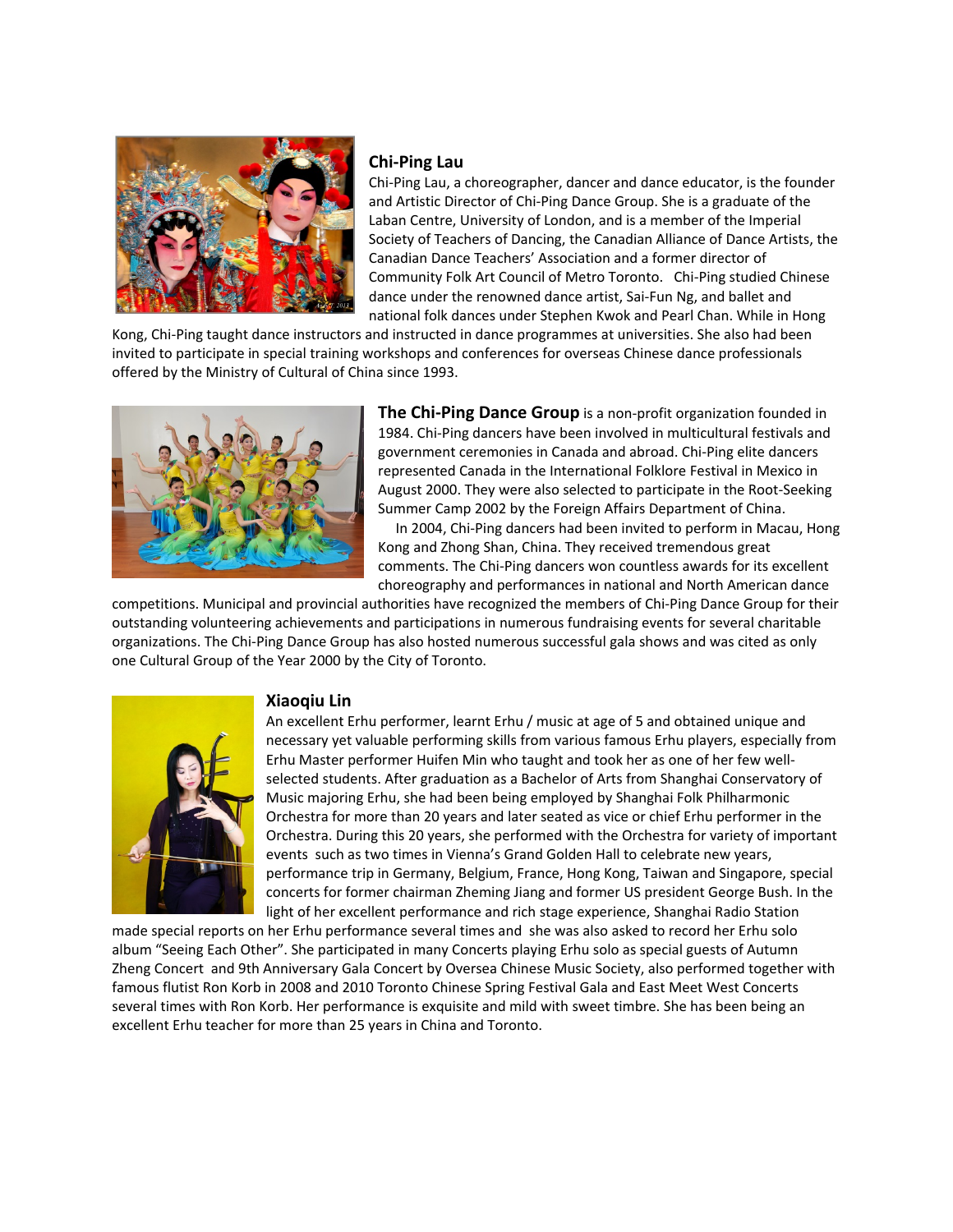

#### **Sue Miner**

Sue Miner is a director versed in classical, music theatre, new work, opera and puppetry. Credits include *Sunday in the Park with George* (Sheridan) *James and the Giant Peach* (YPT) *The Pub Operas* and *Opera Briefs* (Tapestry New Opera) *The Tempest* (Canadian Stage) *The Fantasticks* (Red Barn) *Orphee and the Magic Harp* (Jeunesses Musicales) and *Le Chevalier St. Georges* (Tafelmusik) As co‐artistic director of Pea Green Theatre Group with her husband Mark Brownell she recently directed *Three Men in a Boat* which continues to tour Canada after performing in Mumbai, India in 2014 and was nominated for two of Ottawa's Capitol Critics Circle Awards for

outstanding production and direction. Sue has garnered several Dora nominations, been thrice touted as one of Toronto's Top‐10 theatre artists by NOW Magazine and along with Mark received a Harold Award for "Outstanding Contribution to the Toronto Performing Arts Scene."



## **Yvonne Ng**

Born and raised in Singapore, Yvonne Ng (graduate of York University, Canada) is choreographer, presenter, arts educator and artistic director of princess productions (since 1996), which houses tiger princess dance projects and the dance: made in canada/fait au canada Festival. The company's repertoire includes Yvonne's choreographed works and commissioned works. Yvonne has created original roles for choreographers such as Bill James, José Navas, Peter Chin, Dominique Dumais, Kevin O'Day (National Theatre Mannheim Ballett), Stephanie Skura and Tedd Robinson.

tiger princess dance projects has toured to Singapore, Ireland, Italy, Germany, Australia, China, Canada and the USA.

 Yvonne is a certified Open Source Forms© (Stephanie Skura/U.S.A.), Partners for Youth Empowerment Creative Facilitator (Level 1& 2), C‐I Training™, Senior Fitness(CCAA) and Ashtanga Yoga teacher. She has taught at and created work for Ryerson and York University, and the Theatre Department at Juniata College, Pennsylvania and the Nanyang Academy of Fine Arts and La Salle College of the Arts, Singapore and currently, at University of Waterloo's Dept of Drama and Speech Communications.

 Yvonne is currently based Toronto. She is a recipient of the K.M. Hunter Artist Award, New Pioneers Arts Award, Chalmers Arts Fellowship, Soulpepper's Community Artist Award and the Ontario Premier's Award for Excellence in the Arts – New Talent. In 2000, she was honoured with a Dora Mavor Moore Award for best performance and has received multiple nominations. Ng was the artistic director of Series 8:08 (1994 ‐ 2015) a dance service organization that supports professional dance development. www.princessproductions.ca



## **The Chinese Collective Arts Association (CCAA)**

After years of being trained in Chinese Dance together, a group of dancers from Chi‐Ping Dance Group gathered to share their passion for the Chinese cultural arts and promote it to the community. Led by their enthusiasm for dance, music, theatre and hosting functions and events, the Chinese Collective Arts Association (CCAA) plays a prominent role in providing the public with a taste of Chinese culture in their own unique and modernized ways.